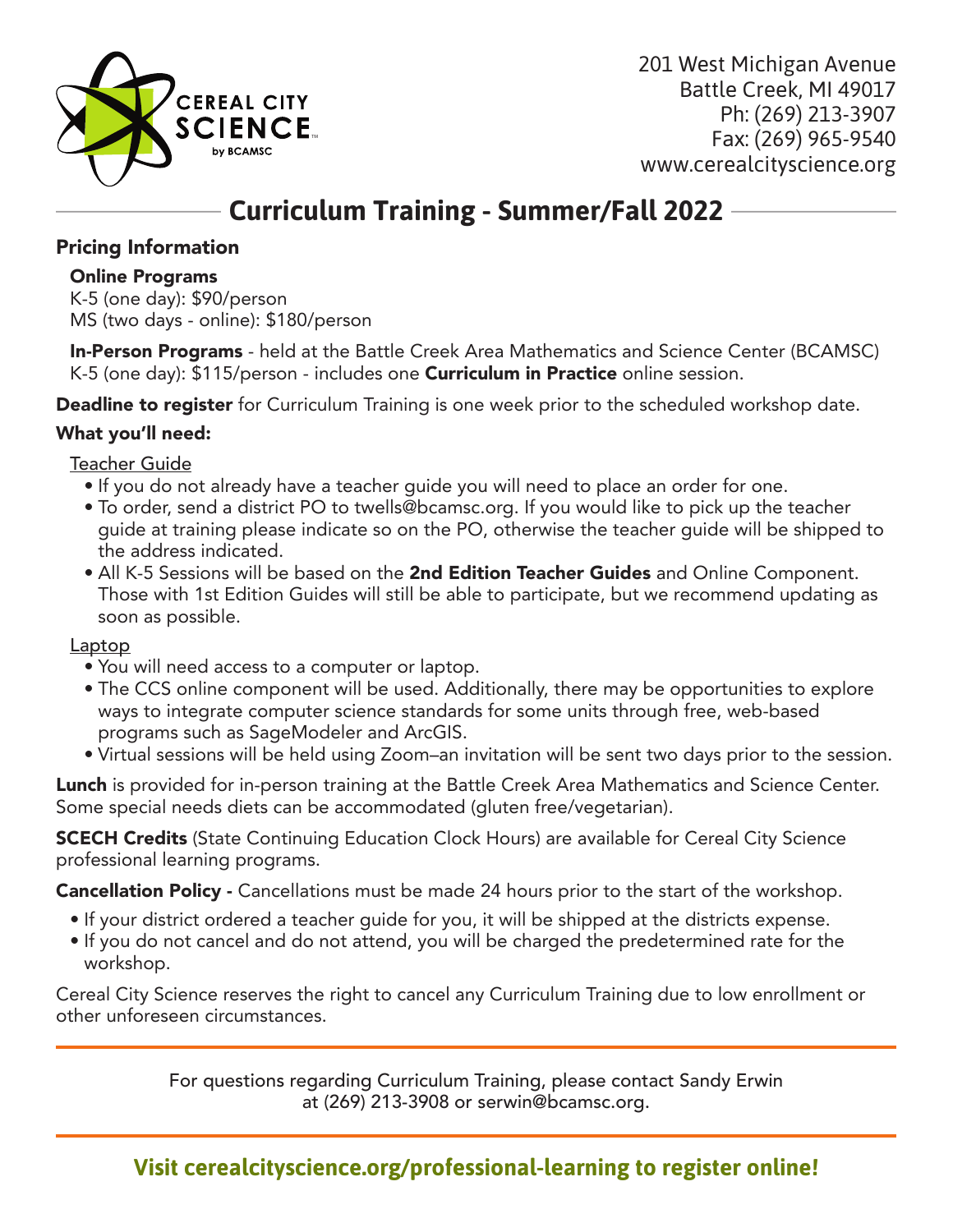

## **K-5\*\* In-Person Curriculum Training Schedule - Fall 2022**

Sessions take place at the Battle Creek Area Mathematics and Science Center (BCAMSC) from 8:30am to 3:00pm.

| <b>Unit</b> | <b>Title</b>                                    | <b>Date</b>    | <b>Location</b> | <b>Price</b> |
|-------------|-------------------------------------------------|----------------|-----------------|--------------|
| <b>KLNG</b> | <b>Plants and Animals Live Here</b>             | Oct. 4         | <b>BCAMSC</b>   | $$115*$      |
| <b>KENG</b> | <b>Weather and Climate</b>                      | Oct. 18        | <b>BCAMSC</b>   | $$115*$      |
| <b>KPNG</b> | <b>Motion: Pushes and Pulls</b>                 | Nov. 8         | <b>BCAMSC</b>   | $$115*$      |
| 1LNG        | <b>Plant and Animal Traits</b>                  | Oct. 5         | <b>BCAMSC</b>   | $$115*$      |
| 1ENG        | Space Systems: Patterns and Cycles              | Oct. 19        | <b>BCAMSC</b>   | \$115        |
| 1PNG        | <b>Waves: Light and Sound</b>                   | <b>Nov. 9</b>  | <b>BCAMSC</b>   | $$115*$      |
| 2LNG        | <b>Plant and Animal Relationships</b>           | Oct. 6         | <b>BCAMSC</b>   | $$115*$      |
| 2ENG        | Changing Earth: Today and Over Time             | Oct. 20        | <b>BCAMSC</b>   | $$115*$      |
| 2PNG        | <b>Solving Problems with Properties</b>         | <b>Nov. 10</b> | <b>BCAMSC</b>   | $$115*$      |
| 3LNG        | Life Cycles and Survival in an Ecosystem        | Sep. 13        | <b>BCAMSC</b>   | $$115*$      |
| 3ENG        | Weather, Climate, and Natural Hazards           | Oct. 11        | <b>BCAMSC</b>   | $$115*$      |
| 3PNG        | <b>Forces and Interactions</b>                  | Nov. 1         | <b>BCAMSC</b>   | $$115*$      |
| 4LNG        | Structure, Function, and Information Processing | Sep. 14        | <b>BCAMSC</b>   | $$115*$      |
| 4ENG        | Processes That Shape Earth                      | Oct. 12        | <b>BCAMSC</b>   | $$115*$      |
| 4PNG        | <b>Energy and Waves</b>                         | Nov. 2         | <b>BCAMSC</b>   | $$115*$      |
| 5LNG        | Matter and Energy in an Ecosystem               | Sep. 15        | <b>BCAMSC</b>   | $$115*$      |
| 5ENG        | Earth and Space Systems                         | Oct. 13        | <b>BCAMSC</b>   | $$115*$      |
| 5PNG        | <b>Structure and Properties of Matter</b>       | Nov. 3         | <b>BCAMSC</b>   | $$115*$      |

\*Includes one Curriculum in Practice (CIP) online session - remember to register for preferred CIP session date!

\*\*All K-5 Sessions will be based on the 2nd Edition Teacher Guides and Online Component. Those with 1st Edition Guides will still be able to participate, but we recommend updating as soon as possible.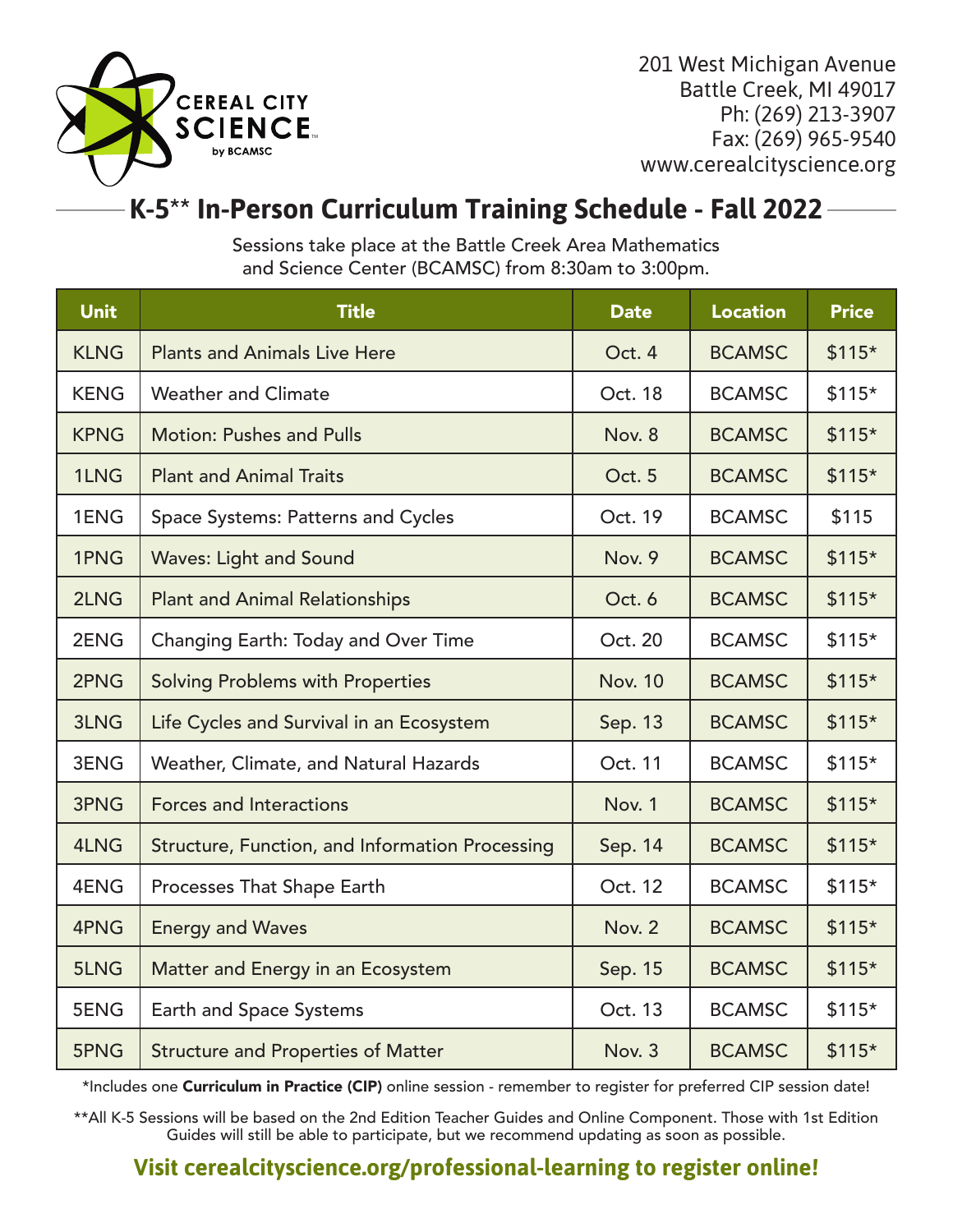

## **MS Curriculum Training Schedule - Summer/Fall 2022**

All Middle School trainings are two days and sessions take place online from 8:30am to 3:00pm.

| <b>Unit</b>        | <b>Title</b>                                      | <b>Session 1</b> | <b>Session 2</b> | <b>Price</b> |
|--------------------|---------------------------------------------------|------------------|------------------|--------------|
| MSPNG1             | <b>Forces: Contact and Non-Contact</b>            | Aug. 2           | Oct. 7           | \$180        |
| MSPNG1             | <b>Forces: Contact and Non-Contact</b>            | Sep. 16          | Oct. 7           | \$180        |
| MSPNG2             | <b>Particles of Matter and Chemical Reactions</b> | Aug. 3           | Oct. 14          | \$180        |
| MSPNG <sub>2</sub> | <b>Particles of Matter and Chemical Reactions</b> | Sep. 23          | Oct. 14          | \$180        |
| MSPNG3             | Energy and the Electromagnetic Spectrum           | Aug. 5           | Oct. 21          | \$180        |
| MSPNG3             | Energy and the Electromagnetic Spectrum           | Sep. 30          | Oct. 21          | \$180        |
| MSENG1             | History of Earth                                  | Aug. 4           | <b>Nov. 18</b>   | \$180        |
| MSENG1             | History of Earth                                  | Oct. 28          | <b>Nov. 18</b>   | \$180        |
| MSENG <sub>2</sub> | Weather, Climate, and Human Impact                | Aug. 12          | Dec. 2           | \$180        |
| MSENG <sub>2</sub> | Weather, Climate, and Human Impact                | Nov. 4           | Dec. 2           | \$180        |
| MSENG3             | Interactions Among Earth and Space Systems        | Aug. 11          | Dec. 9           | \$180        |
| MSENG3             | <b>Interactions Among Earth and Space Systems</b> | <b>Nov. 11</b>   | Dec. 9           | \$180        |
| MSLNG1             | Stability and Change in an Ecosystem              | Oct. 10          | Nov. 9           | \$180        |

For questions regarding Curriculum Training, please contact Sandy Erwin at (269) 213-3908 or serwin@bcamsc.org.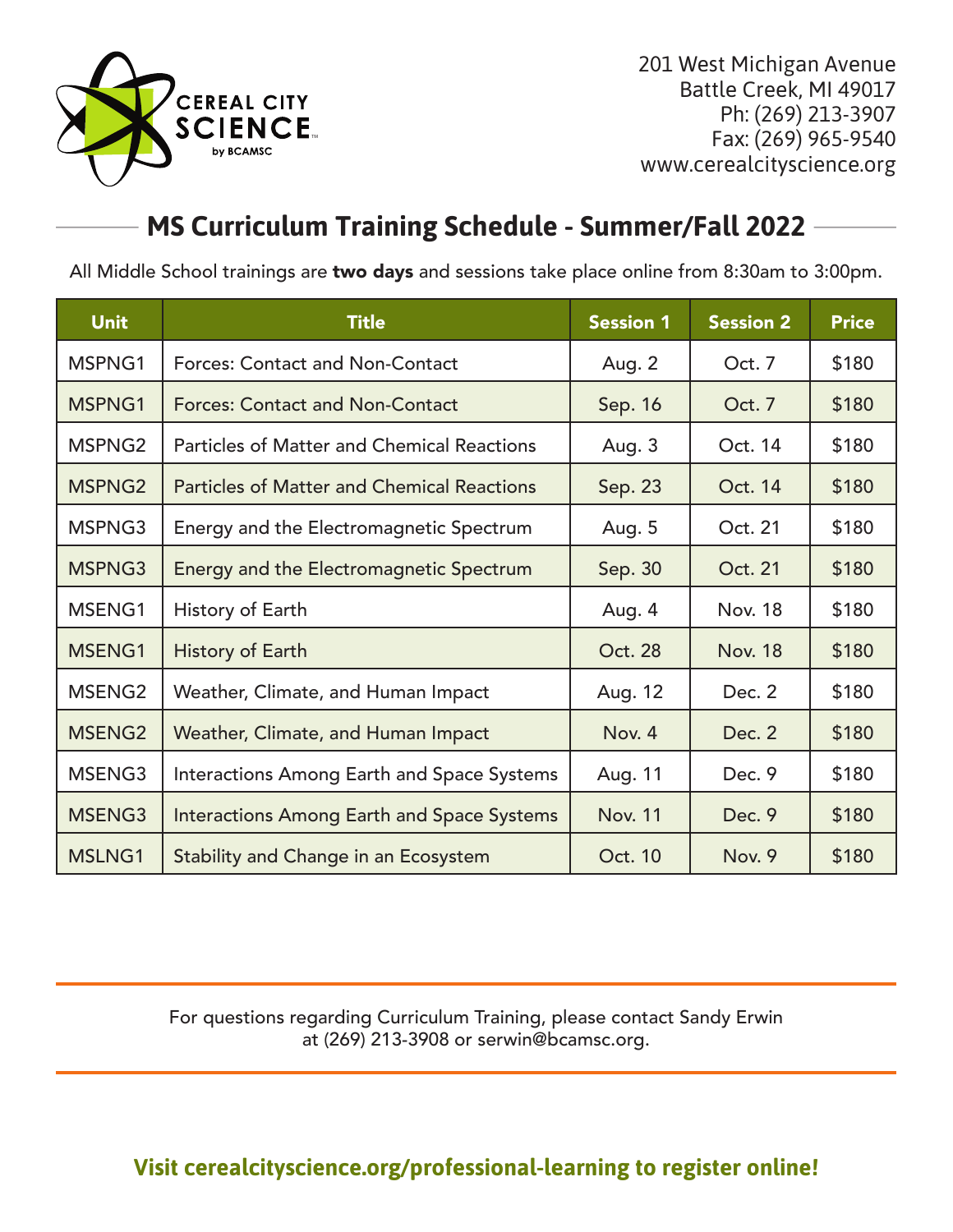## [ Intentionally Left Blank ]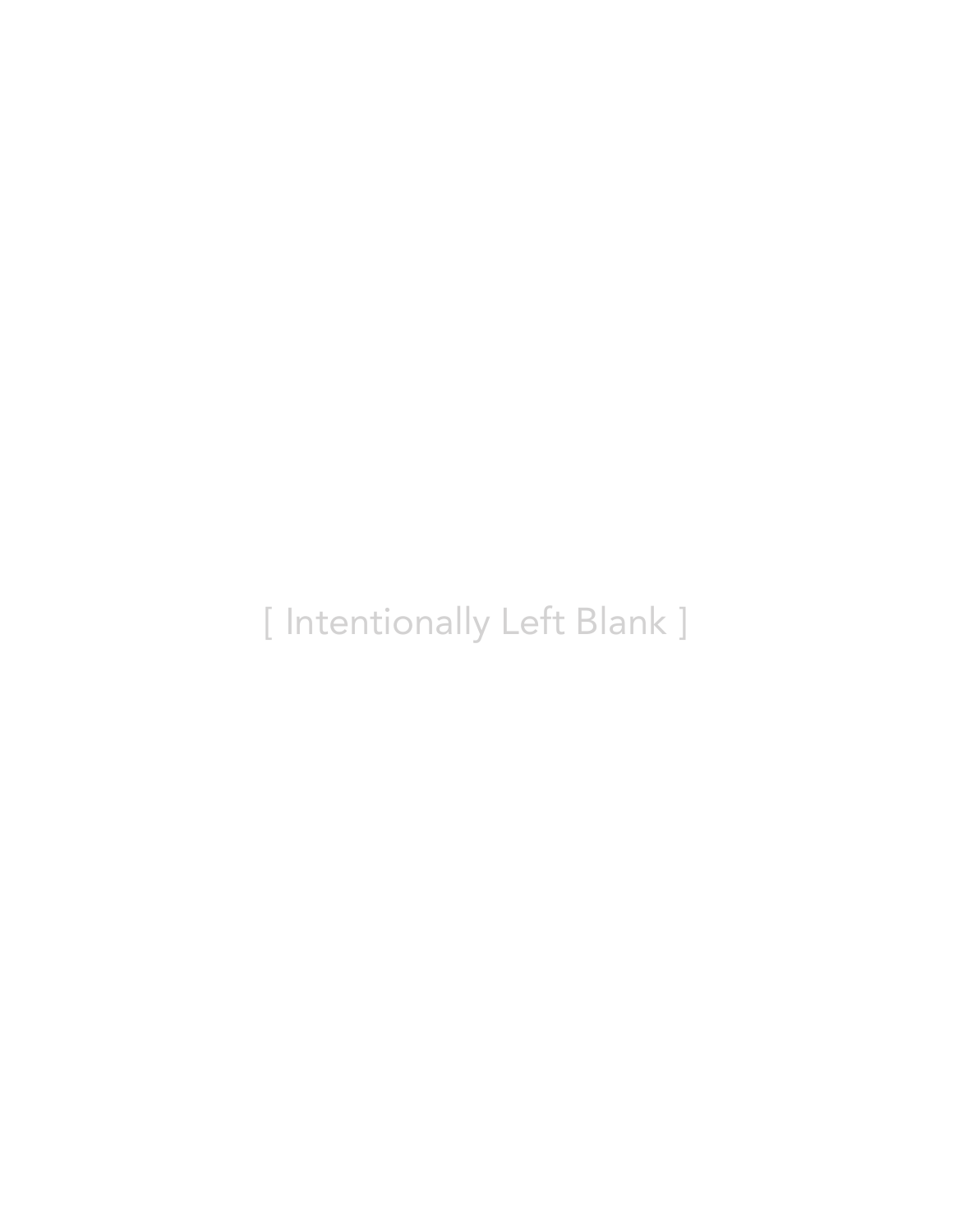

## **2022-23 Curriculum in Practice Program**

Curriculum in Practice (CIP) is an after-school, online workgroup of grade-level teachers who would like additional professional learning and coaching beyond the CCS Curriculum Training program. Teachers collaborate with peers to reflect on instructional practices and student learning concurrently with teaching the curriculum in their classroom. During these 1½ hour sessions, teachers work together to discuss key topics, including:

- Student model development
- Revising What We Think charts
- Sharing student artifacts and analysis of student work
- Facilitating productive Science Talks
- Students asking questions
- Addressing the 3D standards

Prerequisite: Prior completion of CCS Curriculum Training required.

Deadline to register is one week prior to the scheduled session date.

#### Session Price: \$25/person

#### What you'll need:

#### Teacher Guide

- If you do not already have a teacher guide, you will need to place an order for one.
- To order, send a district PO to twells@bcamsc.org.

#### **Laptop**

- You will need access to a computer or laptop
- Sessions will be held using Zoom–an invitation will be sent to you at least two days prior to your session.
- The CCS online component will be used. Additionally, there may be opportunities to explore ways to integrate computer science standards for some units through free, web-based programs such as SageModeler and ArcGIS.

#### Cancellation Policy

- Cancellations must be made 24 hours prior to the start of the scheduled session date.
- If you do not cancel and do not attend, you will be charged the predetermined rate for the workshop.

Cereal City Science reserves the right to cancel any sessions due to low enrollment or other unforeseen circumstances.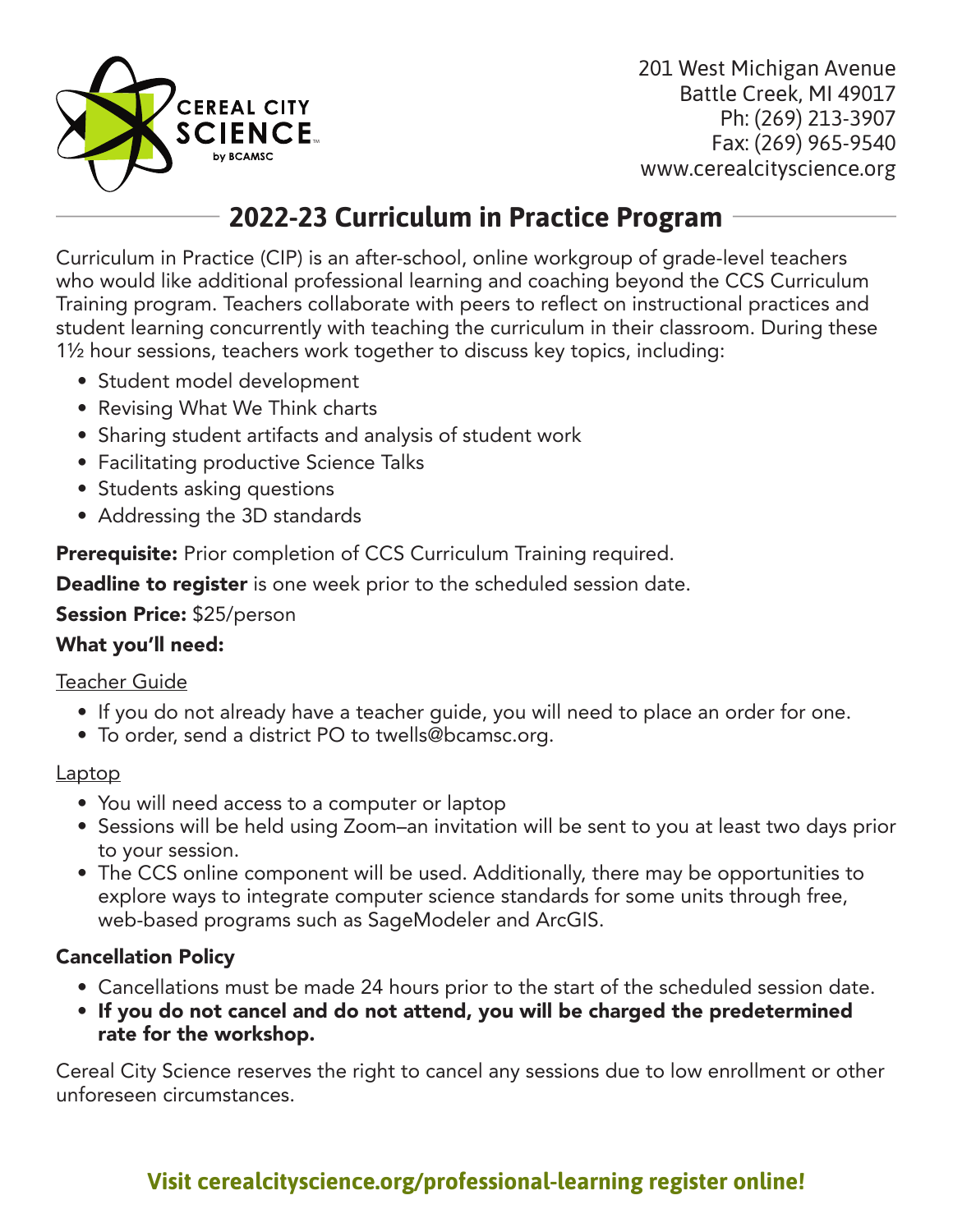

## **2022-23 Curriculum in Practice Schedule**

Sessions take place online after school from 4:00pm to 5:30pm.

| <b>Grade</b>                          | <b>Session Date</b><br>$(2022 - 23)$ |
|---------------------------------------|--------------------------------------|
| Kindergarten (Fall Session)           | Oct. 10                              |
| Kindergarten (Winter Session)         | Jan. 16                              |
| Kindergarten (Spring Session)         | Apr. 24                              |
| 1st Grade (Fall Session)              | Oct. 11                              |
| 1st Grade (Winter Session)            | Jan. 17                              |
| <b>1st Grade (Spring Session)</b>     | Apr. 25                              |
| 2nd Grade (Fall Session)              | Oct. 12                              |
| 2nd Grade (Winter Session)            | <b>Jan. 18</b>                       |
| 2nd Grade (Spring Session)            | Apr. 26                              |
| 3rd Grade (Fall Session)              | Oct. 13                              |
| 3rd Grade (Winter Session)            | Jan. 19                              |
| 3rd Grade (Spring Session)            | Apr. 27                              |
| 4th Grade (Fall Session)              | Oct. 18                              |
| 4th Grade (Winter Session)            | Jan. 24                              |
| 4th Grade (Spring Session)            | May. 9                               |
| 5th Grade (Fall Session)              | Oct. 19                              |
| 5th Grade (Winter Session)            | Jan. 25                              |
| <b>5th Grade (Spring Session)</b>     | May. 10                              |
| Middle School (Fall Session)          | Oct. 20                              |
| Middle School (Winter Session)        | <b>Jan. 26</b>                       |
| <b>Middle School (Spring Session)</b> | May. 11                              |

For questions regarding the Curriculum in Practice program, please contact Sandy Erwin at (269) 213-3908 or serwin@bcamsc.org.